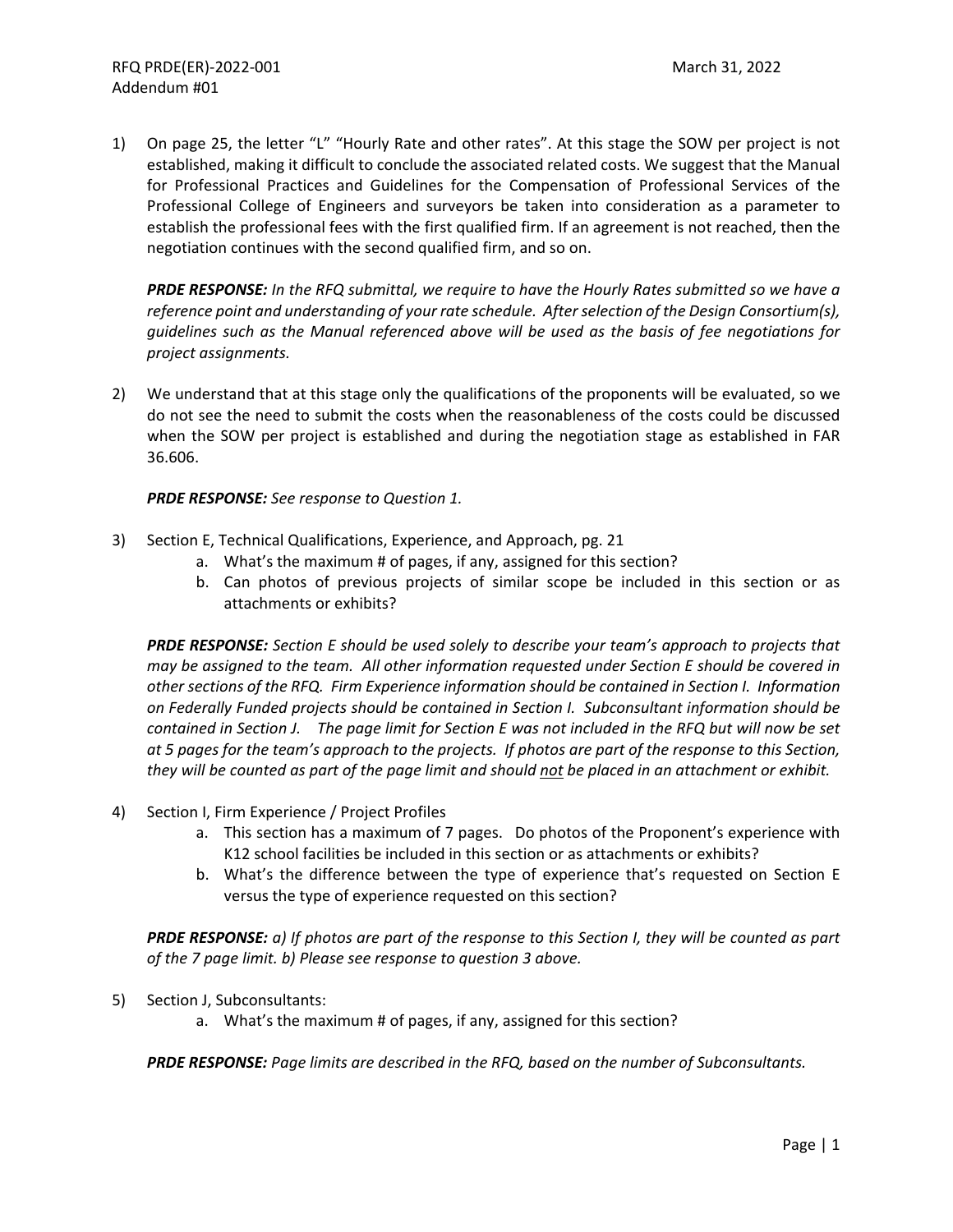6) We would like to clarify the requirements for the submission of the Qualifications. On page 7 of the Request for Qualifications establishes that it is required "3 signed Original Proposal..". Does PRDE requires 3 originals of every document, or would the PRDE accept one 3 ring binder with all original documents (clearly marked as Original) and two three‐ring binder with copies of the original documents (in color if preferred) to provide a total of 3 sets of physical documents.

*PRDE RESPONSE: The submittal should include the following 5 items:* 

- *1 Signed Original Proposal in a 3‐Ring Binder with Financial Statements, clearly marked as the Original*
- *2 Exact Copies of the Original Proposal in a 3‐Ring Binder with Financial Statements, clearly marked as Copy*
- *1 Exact Copy of the Original Proposal on a Jump Drive, including Financial Statements*
- *1 Exact Copy of the Original Proposal submitted by shared document link emailed to aerfq@de.pr.gov*
- 7) Attachment A was not included. Can you please provide the attachment document?

*PRDE RESPONSE: The Contract Form for Attachment A can be found at the following link: https://de.pr.gov/recovery/*

8) Consultants will be qualified for one or more than one region?

*PRDE RESPONSE: PRDE will determine how many firms will be qualified and how the work will be assigned.*

9) How many consultants will be qualified for per region?

*PRDE RESPONSE: PRDE will determine how many firms will be qualified and how the work will be assigned.*

10) If consultant is a Joint Venture (LLP, LLC, PSC) (JV) or partnership clarify if Attachment I Reference Questionnaire can be requested and completed for each member.

*PRDE RESPONSE: We would expect that references would be received to align with the makeup of* the Joint Venture. For example, if there is a 60/40 JV split, we would want to see references for both *partners but more references for the 60% partner.*

11) Provide the project execution calendar.

PRDE RESPONSE: Projects will be assigned based on the needs of the PRDE. Each project will have its *own execution schedule.*

12) Clarify the type of federally funded programs that can be included as part of previous references.

*PRDE RESPONSE: Federally funded projects that are most similar to the PRDE program's FEMA and* HUD funding would be most relevant. Other programs may also be used and will be scored based on *relevancy to PRDE's program.*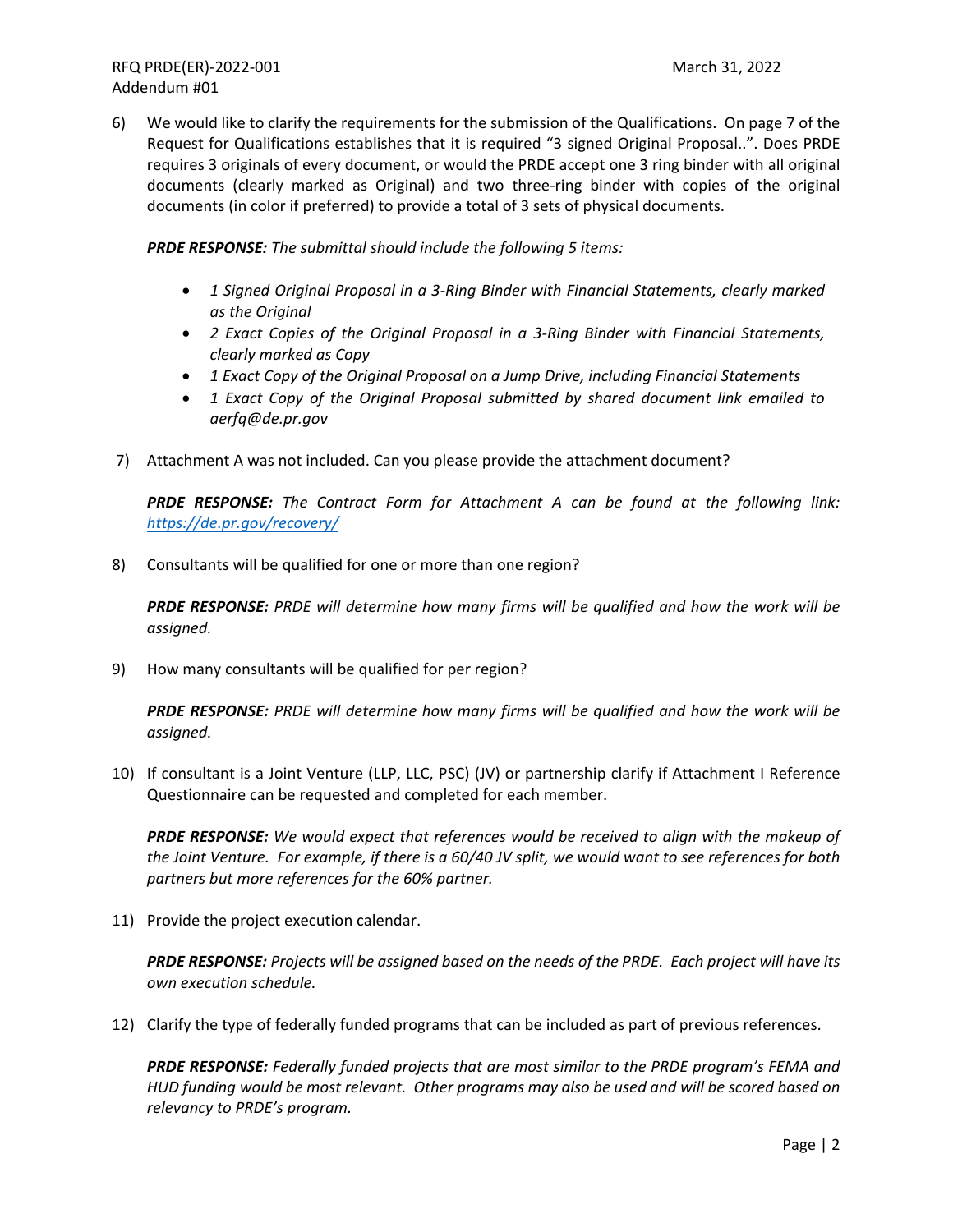13) On pg. 21, Section D, "Firm Information", the last item requiresthe Proponent to provide information regarding name, contact, telephone #, # of employees of each consultant. Then, on Section J pg. 24, "Subconsultants", the RFQ requires information regarding name, address, telephone of consultants. What's the difference? Should we put the same information on both sections?

*PRDE RESPONSE: For Section D, provide a list ofsubconsultant names and disciplines only. For Section E, only describe your team's approach. No subconsultant information is required in Section E other than information that may be contained in your approach. For Section J, include all subconsultant information, including information requested in Section E.*

14) On pg. 21, Section E, "Technical Qualifications, Experience and Approach, the description requires a list of consultants for each of the services. What's the difference between the required consultant's information on Sections D, E, and J?

*PRDE RESPONSE: See response to Question 13.*

15) On pg. 22, Section E, "Technical Qualifications, Experience and Approach, the RFQ requires the Proponent to provide specific information regarding projects, nature of services provided, name of project, location, contact person, brief description of project, completion date, among other things. Then, on Section E, pg. 24, "Firm Experience", the RFQ requires the Proponent to provide information regarding k12 projects, including name of project, location, contact person, brief description of project, completion date, among other things. What's the difference between the projects that appear on Section I vs those on Section I?

*PRDE RESPONSE: Section E should be used solely to describe your team's approach. All Firm Experience information should be contained in Section I.*

16) On Section F, pg. 22, "References", a minimum of 3 references are required. Each reference requires the contact name, title, name of organization, phone, e-mail, among other things. Sections E and I also requires] the same information regarding the projects. If the 5 reference projects required on Section I, pg. 22, are the same presented on Sections E and F, on pg. 22, do we need to repeat the information on all sections?

*PRDE RESPONSE: Section E should be used solely to describe your team's approach. No reference information is required in Section E. Section F describes the requirements for references that must be submitted separately to PRDE. In Section I, only the name and contact information of the project reference is required. Section I may or may not include the same references that were utilized in Section F.*

17) With regard to the PRDE auction (ER)-2022-001, I would like to know if it is necessary to buy bids to participate.

*PRDE RESPONSE: No. All RFQ documents are available free of charge on PRDE's website: https://de.pr.gov/recovery/*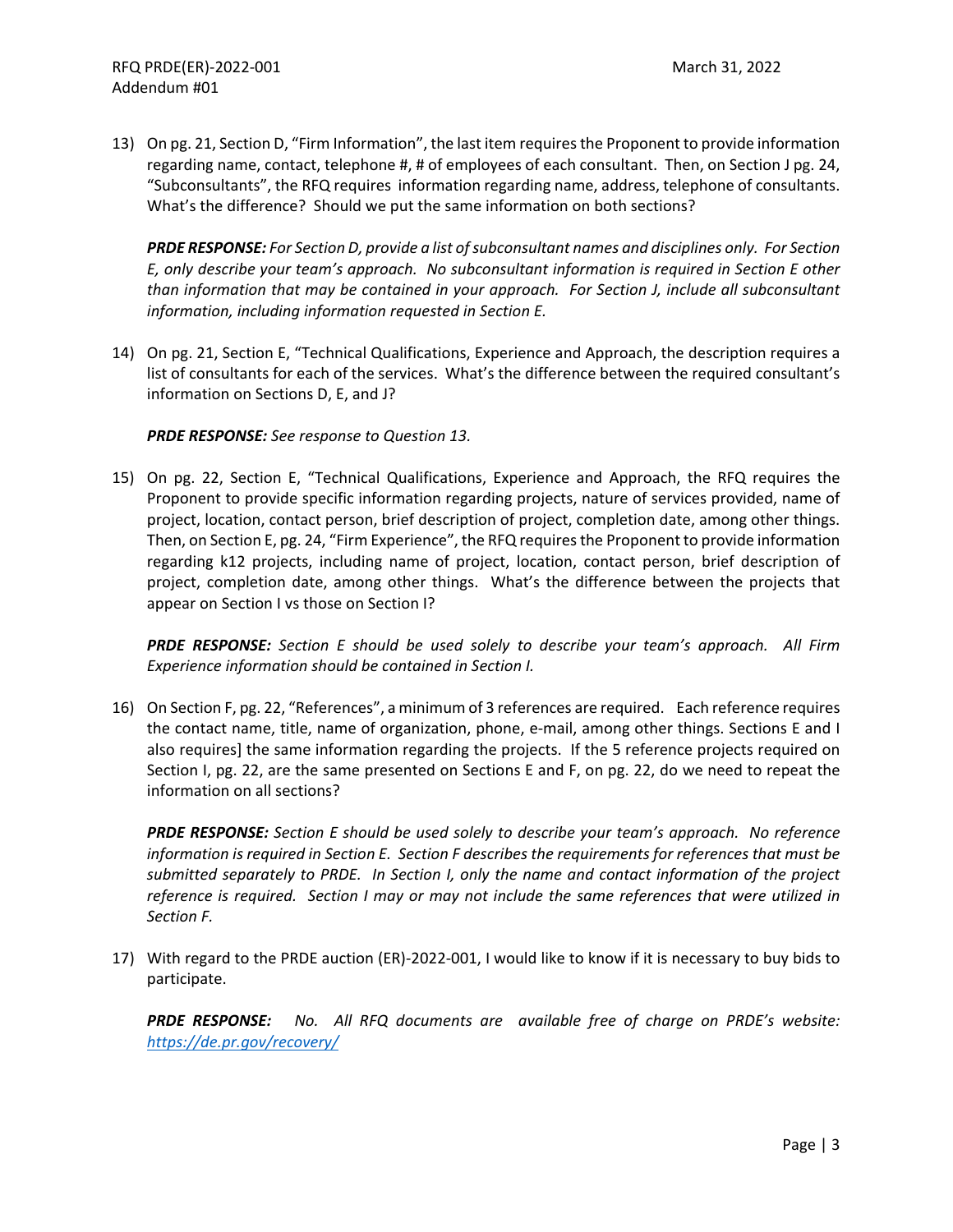18) In attachment G, item no. 21 refers to the Proponents questionnaire and reference form. What is expected of the Proposer to include as Attachment I in this section as the instructions requests that this is delivered directly to PRDE by the Proposer's Reference?

*PRDE RESPONSE: Only the reference form from Attachment H is required.*

19) In attachment G, item no. 22 refers to the Scope of Services. This is a document that has no areas to be filled by the Proposer. Is Proposer expected to include the attachment as is?

*PRDE RESPONSE: . Nothing is required. Initialing the Checklist will acknowledge that the Scope of Services was reviewed.*

20) Page 5, Sec 2 – Project Funding - The RFQ document reads: "At least a portion of the contracted services will be financed with funds from the Federal Emergency Management Agency's ("FEMA") Public Assistance Program ("PA"), Hazard Mitigation Grant Program (HMGP), the Federal Housing and Urban Development ("HUD") Community Development Block Grant ("CDBG") Program, and other allowable federal funds assigned to PRDE." Are all PRDE reconstruction projects approved under FEMA's FAASt? If the answer is no: are those projects still pending application, approval, or formulation processes of any kind? If so, will selected proponent(s) be required to support the PRDE in completing those processes?

*PRDE RESPONSE: FAASt projects will be approved by FEMA, HUD and any other participating Federal Agencies after the Scopes of Work are prepared and submitted for their review. The firm(s) that are selected will be expected to assist the PMO by providing technical information related to the project(s) that they are assigned. PRDE will be responsible for coordinating with COR3 and all Federal funding agencies to receive required approvals prior to the start of construction.* 

- 21) According to the FEMA-4339-DR-PR Public Assistance Post-Fixed Cost Estimate Obligation for PREPA, PRASA, and PRDE Course of Action (COA) Guide (11/18/2020),
	- o "*The Scope of Work of the FAASt projects require the Subrecipients to submit a workplan to the Recipient and FEMA within 90 days of project obligation and provide an update to the Recipient and FEMA every 90 days thereafter*"; in addition,
	- o The SOW of the FAASt projects specifies, "*In order to use funding authorized by the subaward for construction, the Subrecipient must first submit the proposed SOW (or recovery SOW) for review by the Recipient and FEMA*."

Is supporting the PRDE in the fulfillment of these FAASt requirements part of the services requested by this RFQ?

*PRDE RESPONSE: The firm(s) selected will be expected to support PRDE with technical information related to the project(s) being submitted for review by the Recipient and FEMA .*

- $\mathbf{H}$
- 22) Do all reconstruction projects with approved/obligated FEMA PWs that are eligible for Sec 406 HM, already have approved proposals? If not, will selected proponents be involved in assisting the preparation of Sec 406 HM proposals?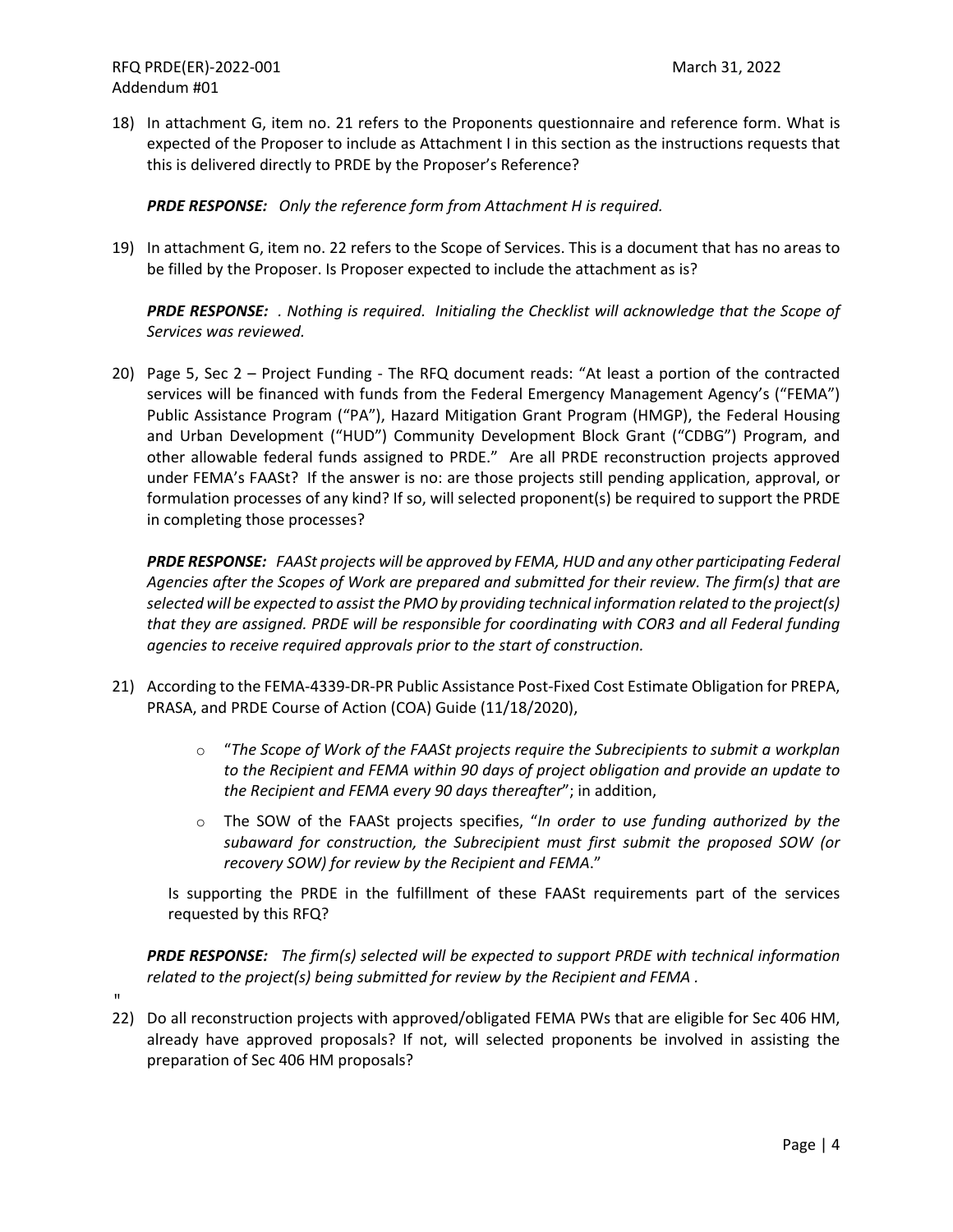*PRDE RESPONSE: No, not all projects that have obligated PWs have approved Sec 406 HM proposals at this time. The selected firm(s) will be expected to assist PRDE, as needed, to develop 406 HM proposal requests for FEMA review.* 

- 23) Page 8, Sec 6 Contract term With one-year contracts (renewable by PRDE, at its option, for up to 4 additional, 1‐yr terms),
	- $\circ$  how will A/E services be provided for projects whose planning, design, permitting and reconstruction extend beyond a 1‐yr contract term?
	- $\circ$  will the Contract allow for increase in hourly rates for resources, should the PRDE elect to add terms?

*PRDE RESPONSE: Projects that are started during an active contract year will typically be allowed to continue until completion and the contract will be extended accordingly.. Annual escalation of hourly rates will also be considered at time of contract negotiations.*

24) Page 38, Attachment G – Checklist - What specifically must be included in Item No. 22 (Attachment J – Scope of Services)?

*PRDE RESPONSE: Nothing is required. Initialing the Checklist will acknowledge that the Scope of Services was reviewed.*

25) Please confirm that the role of "Delegated Inspector" (as required under OGPe's regulation) will be done by other entities subcontracted by PRDE.

*PRDE RESPONSE: Confirmed.*

26) 01 ‐ K Financial, Legal, Insurance Status:

"Proponent must include a copy of their audited financial statements for the last three (3) years or copy of the income tax return for the las three (3) years signed by the person that prepared it, along with other relevant information that demonstrate the firm's financial capacity to pay employees and subcontractors even when awaiting payment of invoice under engagements per this RFQ."

The audited financial statements requested in section (K) must be submitted by all bidders or only by bidders as required by the State Department. In whom it does not apply can be compiled financial statements ?

*PRDE RESPONSE: The requirements of Section K (audited financial statements or copies of income tax returns) must be included in all responses to this RFQ.*

27) 02 ‐ Attachment A: Contract Form

Attachment A : Contract Form is blank. It is not clear if this attachment will remain blank or what should we submit in this attachment?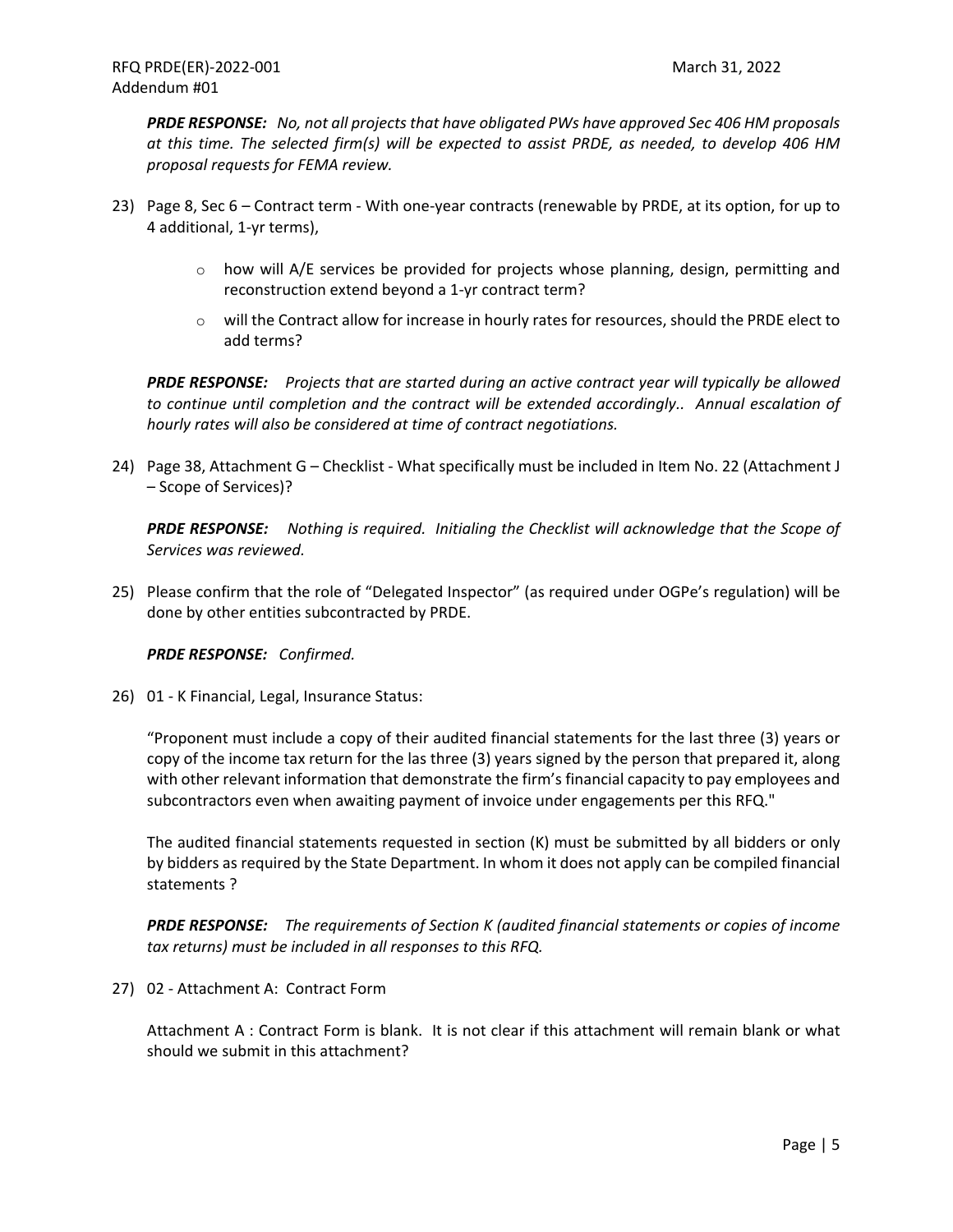*PRDE RESPONSE: The Contract Form for Attachment A can be found at the following link: https://de.pr.gov/recovery/.*

28) PAGE 7 ‐ Please clarify the actual number of copies of the Proposal to be submitted. Is it (3) copies (or packages) containing the following:

3 Signed Original Proposals

1 Exact Copy of Original Proposal on a Jump Drive

OR

Is it (1) copy (or package) containing the following:

3 Signed Original Proposals

1 Exact Copy of Original Proposal on a Jump Drive

*PRDE RESPONSE: The SOQ Submittal should be comprised of the following 5 items:*

- *1 Signed Original Proposal in a 3‐Ring Binder with Financial Statements, clearly marked as the Original*
- *2 Exact Copies of the Original Proposal in a 3‐Ring Binder with Financial Statements, clearly marked as Copy*
- *1 Exact Copy of the Original Proposal on a Jump Drive, including Financial Statements*
- *1 Exact Copy of the Original Proposal submitted by shared document link emailed to aerfq@de.pr.gov*
- 29) PAGE 10 For the proposed timeline requested, should we assume that the assigned project will require all the scope of services defined in Page 5, including Natural Hazard Mitigation?

*PRDE RESPONSE: The requested "Proposed Timeline" is asking Proponent to describe the startup process that will occur once a specific project is identified, negotiated and assigned to the firm.*

30) PAGE 20 ‐Instructions allow for SOQ bound along the left margin in any manner. Notebooks and portfolio binders are acceptable. Meanwhile in Page 7 a 3‐Ring Binder is required. Please clarify.

*PRDE RESPONSE: Either is acceptable provided the document can be opened and will lay flat.*

31) We would like to request by this means the extension of the time to deliver the Required Qualifications as part of this RFQ.

**PRDE RESPONSE:** The due date of the SOQ will be changed to Wednesday, April 13, 2022. We are *adding the requirements to submit an Intent to Submit Letter on the original due date of April 7,* 2022. The Intent to Submit Letter should be submitted via email to aerfq@de.pr.gov and state your *firm's name, contact information and intent to submit a Statement of Qualifications.*

| <b>RFQ Schedule - Revised</b>                       |                      |
|-----------------------------------------------------|----------------------|
| Event                                               | <b>Time and Date</b> |
| <b>RFQ Document Issued:</b>                         | March 9, 2022        |
| Final date for submission of questions and requests | March 29, 2022       |
| for clarifications:                                 | 5:00 PM local time   |